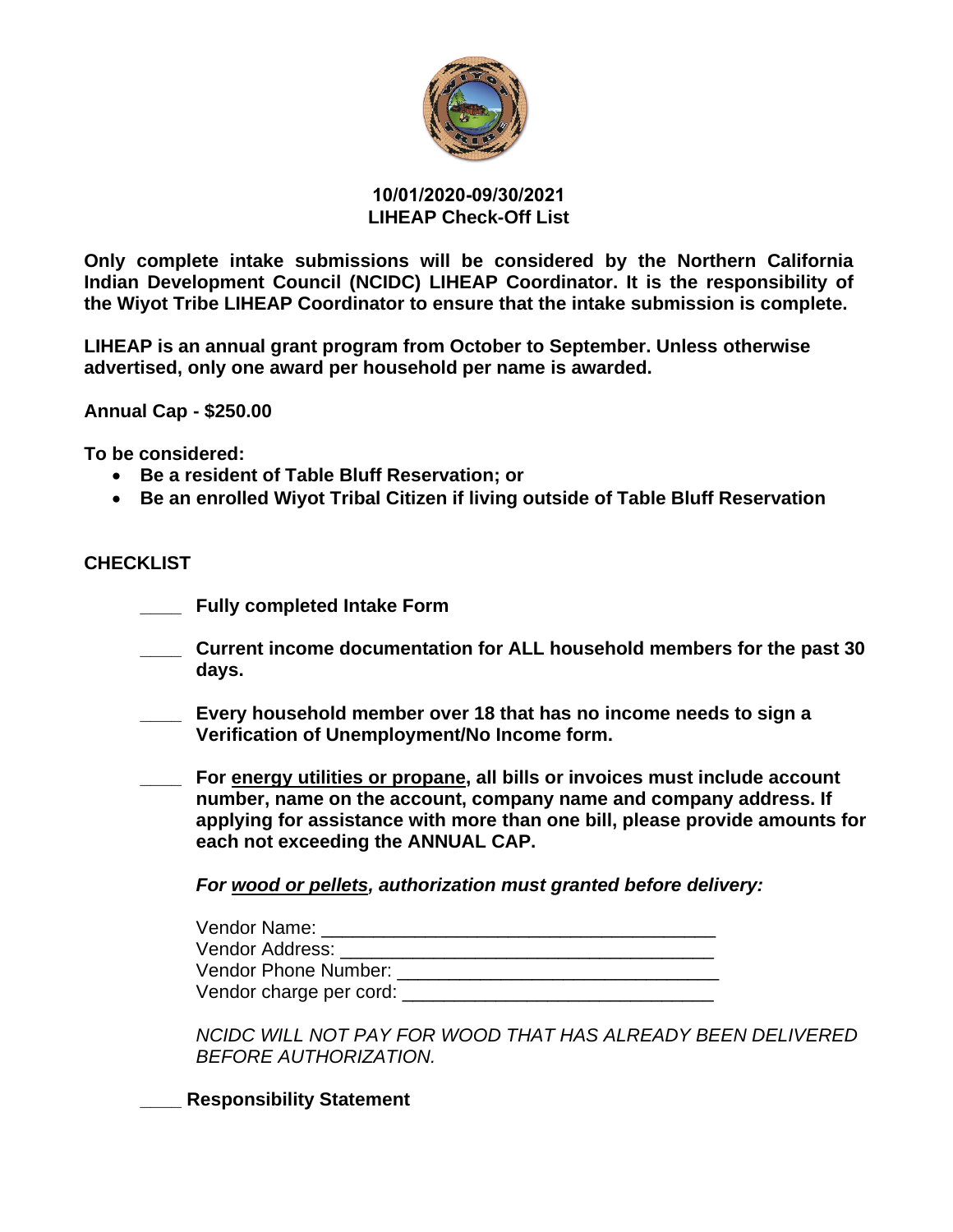| <b>Contact Information</b>                                                                                                                                                                                                                                                                                   |                                                                                                                                                                                                                                                                                                        |                                                                                                                                                                                                                                                              |                                                                                                                                                                                                                                                                                                            |
|--------------------------------------------------------------------------------------------------------------------------------------------------------------------------------------------------------------------------------------------------------------------------------------------------------------|--------------------------------------------------------------------------------------------------------------------------------------------------------------------------------------------------------------------------------------------------------------------------------------------------------|--------------------------------------------------------------------------------------------------------------------------------------------------------------------------------------------------------------------------------------------------------------|------------------------------------------------------------------------------------------------------------------------------------------------------------------------------------------------------------------------------------------------------------------------------------------------------------|
| <b>Client Name</b>                                                                                                                                                                                                                                                                                           |                                                                                                                                                                                                                                                                                                        | <b>Reservation:</b>                                                                                                                                                                                                                                          |                                                                                                                                                                                                                                                                                                            |
| <b>Residential Address</b>                                                                                                                                                                                                                                                                                   | <b>Mailing Address</b>                                                                                                                                                                                                                                                                                 |                                                                                                                                                                                                                                                              |                                                                                                                                                                                                                                                                                                            |
| <b>Household Home Phone</b>                                                                                                                                                                                                                                                                                  | <b>Mobile Phone</b>                                                                                                                                                                                                                                                                                    | <b>Emergency Phone</b>                                                                                                                                                                                                                                       |                                                                                                                                                                                                                                                                                                            |
| <b>Email Address</b>                                                                                                                                                                                                                                                                                         | Language Spoken                                                                                                                                                                                                                                                                                        |                                                                                                                                                                                                                                                              |                                                                                                                                                                                                                                                                                                            |
| <b>Household Demographics</b>                                                                                                                                                                                                                                                                                |                                                                                                                                                                                                                                                                                                        |                                                                                                                                                                                                                                                              |                                                                                                                                                                                                                                                                                                            |
| Household Type $(\sqrt{$ one)<br>2 Parent Household<br><b>Single Person In Household</b><br>2 Adults No Children<br>Other<br><b>Non-Related Adults with Children</b><br><b>Multi-Generational Household</b>                                                                                                  | Housing Type ( $\sqrt{ }$ one)<br>lOwn<br>Rent<br><b>Homeless</b><br><b>Other Permanent Housing</b><br>Reservation/Rancheria Resident ( $\sqrt{$ one)<br><b>IYes</b><br><b>INo</b>                                                                                                                     | Housing Subsidy Type ( $\sqrt{ }$ one)<br><b>Housing Choice Voucher</b><br><b>HUD-VASH</b><br><b>Permanent Supportive Housing</b><br><b>Public Housing</b><br><b>Other Subsidy Type</b><br>None<br><b>Unknown/Not Reported</b>                               | # in Household<br>Language Proficiency $(\sqrt{ }$ one)<br><b>Beainner Lower Level</b><br>Intermediate<br><b>Advance/Fluent</b><br><b>Tribal Affiliation</b>                                                                                                                                               |
| <b>Person Demographics</b>                                                                                                                                                                                                                                                                                   |                                                                                                                                                                                                                                                                                                        |                                                                                                                                                                                                                                                              |                                                                                                                                                                                                                                                                                                            |
| <b>SSN</b>                                                                                                                                                                                                                                                                                                   | <b>BirthDate</b>                                                                                                                                                                                                                                                                                       | Head Of Household $(\sqrt{$ one)                                                                                                                                                                                                                             | <b>Gender</b>                                                                                                                                                                                                                                                                                              |
| Race ( $\sqrt{ }$ one)<br>Amer. Indian/Alaskan. Native<br>Asian<br><b>Black or African American</b><br><b>Hawaiian or Pacific Islander</b><br>White<br><b>Multi-Race</b><br>Other<br><b>Unknown/Not Reported</b>                                                                                             | 2nd Race<br>Amer. Indian/Alaskan. Native<br>Asian<br><b>Black or African American</b><br><b>Hawaiian or Pacific Islander</b><br>White<br><b>Multi-Race</b><br>Other<br>Unknown/Not Reported                                                                                                            | Yes<br>No<br>Ethnicity $(\sqrt{$ one)<br><b>Hispanic</b><br>Non-Hispanic<br><b>Unknown/Not Reported</b><br>Disabling Condition $(\sqrt{ }$ one)                                                                                                              | Male<br>Female<br>Other<br><b>Unknown/Not Reported</b><br>Work Status ( $\sqrt{ }$ one)<br><b>Employed Full-Time</b><br><b>Employed Part-Time</b><br><b>Migrant Seasonal Farm Worker</b><br>Unemployed (6 months or less)<br>Unemployed (More than 6 months)<br>Unemployed (More than 6 months)<br>Retired |
| Primary Health Insurance Source (√ one)<br><b>Direct Purchase</b><br><b>Medicare</b><br><b>Medicaid</b><br><b>None</b><br><b>State Children's Health Insurance</b><br><b>State Health Insurance for Adults</b><br><b>Military Health Insurance</b><br><b>Employment Based</b><br><b>Unknown/Not Reported</b> | <b>Secondary Health Insurance Source</b><br><b>Direct Purchase</b><br><b>Medicare</b><br><b>Medicaid</b><br><b>None</b><br><b>State Children's Health Insurance</b><br><b>State Health Insurance for Adults</b><br><b>Military Health Insurance</b><br><b>Employment Based</b><br>Unknown/Not Reported | Yes<br>No<br>Education Level $(\sqrt{$ one)<br>Up to 8th Grade<br>Up to 12th Grade<br><b>High School Grad or GED</b><br>Any schooling beyond high school<br>College Graduate, 2 or 4 Year<br>Graduate of Other post-secondary school<br>Unknown/Not Reported | <b>Unknown/Not Reported</b><br>Military Status $(\sqrt{$ one)<br><b>Active Military</b><br>Veteran<br><b>Not Veteran or Active Military</b><br><b>Unknown/Not Reported</b>                                                                                                                                 |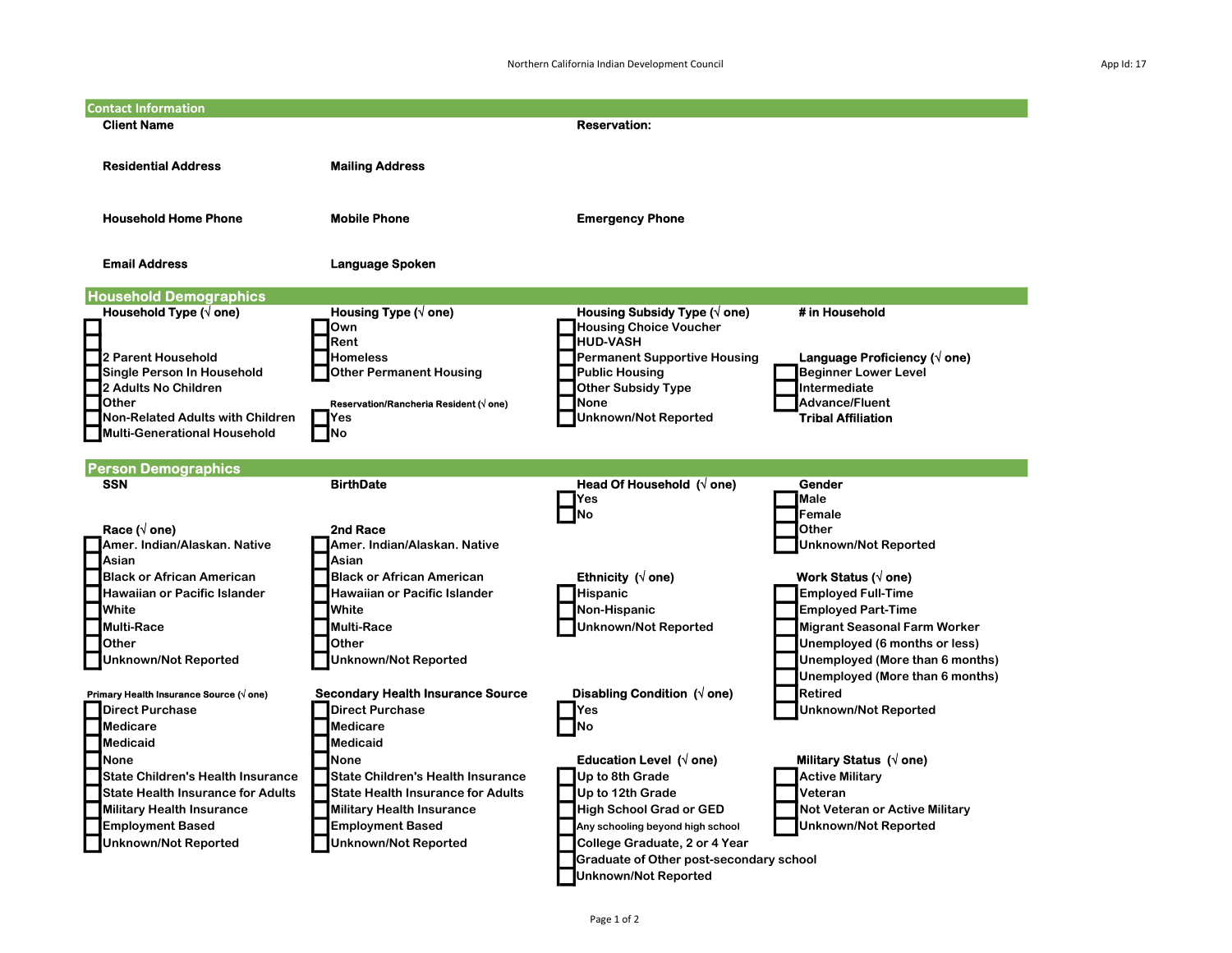Northern California Indian Development Council and the state of the state of the state of the App Id: 17

| <b>Person Demographics (continued)</b>               |                                                             |                                           |                                    |
|------------------------------------------------------|-------------------------------------------------------------|-------------------------------------------|------------------------------------|
| Income Sources $(\sqrt{a}$ ll that apply)            | <b>Self-Employment</b>                                      | <b>Please numbers of people</b>           |                                    |
| <b>AFDC/TANF</b>                                     | <b>Soc. Security Retirement</b>                             | <b>NO CHECK MARKS</b>                     |                                    |
| Alimony/Spousal Support                              | <b>SSDI</b>                                                 | Senior Citizen (Over age 62)              | <b>Number of Adults</b>            |
| <b>Child Support</b>                                 | SSI                                                         | Disabled (receiving SSI)                  | <b>Number of Children under 18</b> |
| <b>Disabiilty</b>                                    | <b>SSP</b>                                                  | Child(ren) age five or under in household |                                    |
| <b>Dividends</b>                                     | <b>Support</b>                                              | <b>Energy Burden exceeds 20%</b>          |                                    |
| <b>EAEDC</b>                                         | Unemployment                                                | Six or more individuals in the household  |                                    |
| <b>EITC</b>                                          | <b>VA Service Connected Disability Pension</b>              |                                           |                                    |
| <b>CA TANF</b>                                       | <b>VA Non-Service Connected Disability Pens</b>             |                                           | Intake Worker Name (print below)   |
| Interest                                             | <b>Wages</b>                                                |                                           |                                    |
| Ira/401k                                             | <b>Workers Compensation</b>                                 |                                           |                                    |
| <b>Lump Sum</b>                                      | Total Income for this person:                               |                                           |                                    |
| No Income                                            | Non-Cash Benefits ( $\sqrt{ }$ all that apply)              |                                           |                                    |
| Odd Jobs                                             | Affordable Care Act (ACA) Subsidy                           |                                           | l Recommended Amount               |
| Other                                                | Childcare Voucher                                           |                                           |                                    |
| Pension                                              | <b>LIHEAP</b>                                               |                                           |                                    |
| <b>Rental Income</b>                                 | <b>SNAP</b>                                                 |                                           |                                    |
|                                                      | <b>WIC</b>                                                  |                                           |                                    |
|                                                      | Other                                                       |                                           |                                    |
|                                                      | <b>Unknown/Not Reported</b>                                 |                                           |                                    |
| <b>CSBG Eligibility Guidelines and Determination</b> |                                                             |                                           |                                    |
| <b>Poverty Guidelines Dated</b>                      | <b>HHS Poverty Level (<math>\sqrt{ }</math> applicable)</b> | <b>Family Size</b>                        | <b>Household Income</b>            |
| 1/11/2019                                            | 100% HHS Poverty                                            |                                           |                                    |
|                                                      | 125% HHS Poverty (TANF)                                     |                                           |                                    |
|                                                      | 60% State Median                                            |                                           |                                    |
|                                                      | <b>IReservation/Rancheria Pocket of Poverty</b>             |                                           | % of Poverty                       |

CERTIFICATION: By signing this document I am certifying that all information provided orally and on this application form is true to the best of my knowledge. I further acknowledge that this information is subject to verification and that falsification of such information shall be grounds for my termination from any program in which I am participating and may result in prosecution. If any of the information, including but not limited to income, changes after signing this form, I will promptly report such changes.

The Northern California Indian Development Council is authorized to release pertinent information contained herein for verification of eligibility.

Applicant:\_\_\_\_\_\_\_\_\_\_\_\_\_\_\_\_\_\_\_\_\_ Date:\_\_\_\_\_\_\_\_\_\_\_\_\_\_\_\_\_\_\_\_\_ LIHEAP Coordinator:\_\_\_\_\_\_\_\_\_\_\_\_\_\_\_\_\_\_\_\_\_ Date:\_\_\_\_\_\_\_\_\_\_\_\_\_\_\_\_\_\_\_\_\_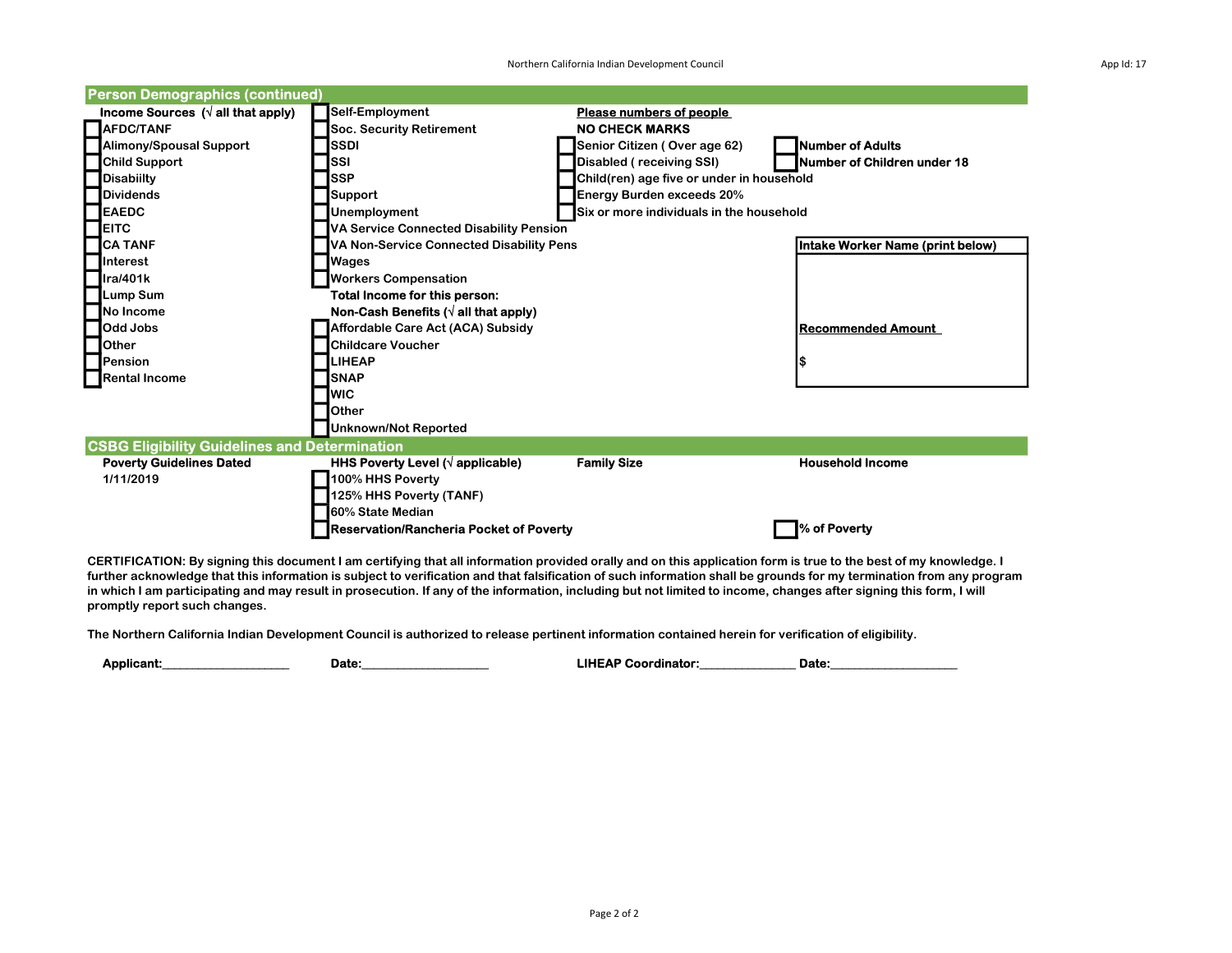# Northern California Indian Development Council, Inc. (NCIDC) LIHEAP

## Verification of Unemployment/No Income

Please fill out one form for each person in household 18 years or older without employment or income

I, \_\_\_\_\_\_\_\_\_\_\_\_\_\_\_\_\_\_\_\_\_\_\_\_\_\_\_\_\_\_\_\_\_\_\_\_\_\_ am currently unemployed and/or not Print Name

receiving any benefits or income.

I certify that all information is true and correct to the best of my knowledge. I am aware that the Tribe and/or NCIDC may verify my status with the Employment Development Department or other necessary agencies. I also understand that willfully and knowingly falsifying information may lead to criminal prosecution. I hereby grant permission to the Tribe and/or NCIDC to verify my status as stated above as part of the qualification process for LIHEAP benefits.

Signature Date

Signature of Tribal LIHEAP Coordinator Date

\_\_\_\_\_\_\_\_\_\_\_\_\_\_\_\_\_\_\_\_\_\_\_\_\_\_\_\_\_\_\_\_\_\_\_\_\_\_\_\_\_\_\_\_\_\_\_\_ \_\_\_\_\_\_\_\_\_\_\_\_\_\_\_\_\_

\_\_\_\_\_\_\_\_\_\_\_\_\_\_\_\_\_\_\_\_\_\_\_\_\_\_\_\_\_\_\_\_\_\_\_\_\_\_\_\_\_\_\_\_\_\_\_\_ \_\_\_\_\_\_\_\_\_\_\_\_\_\_\_\_\_